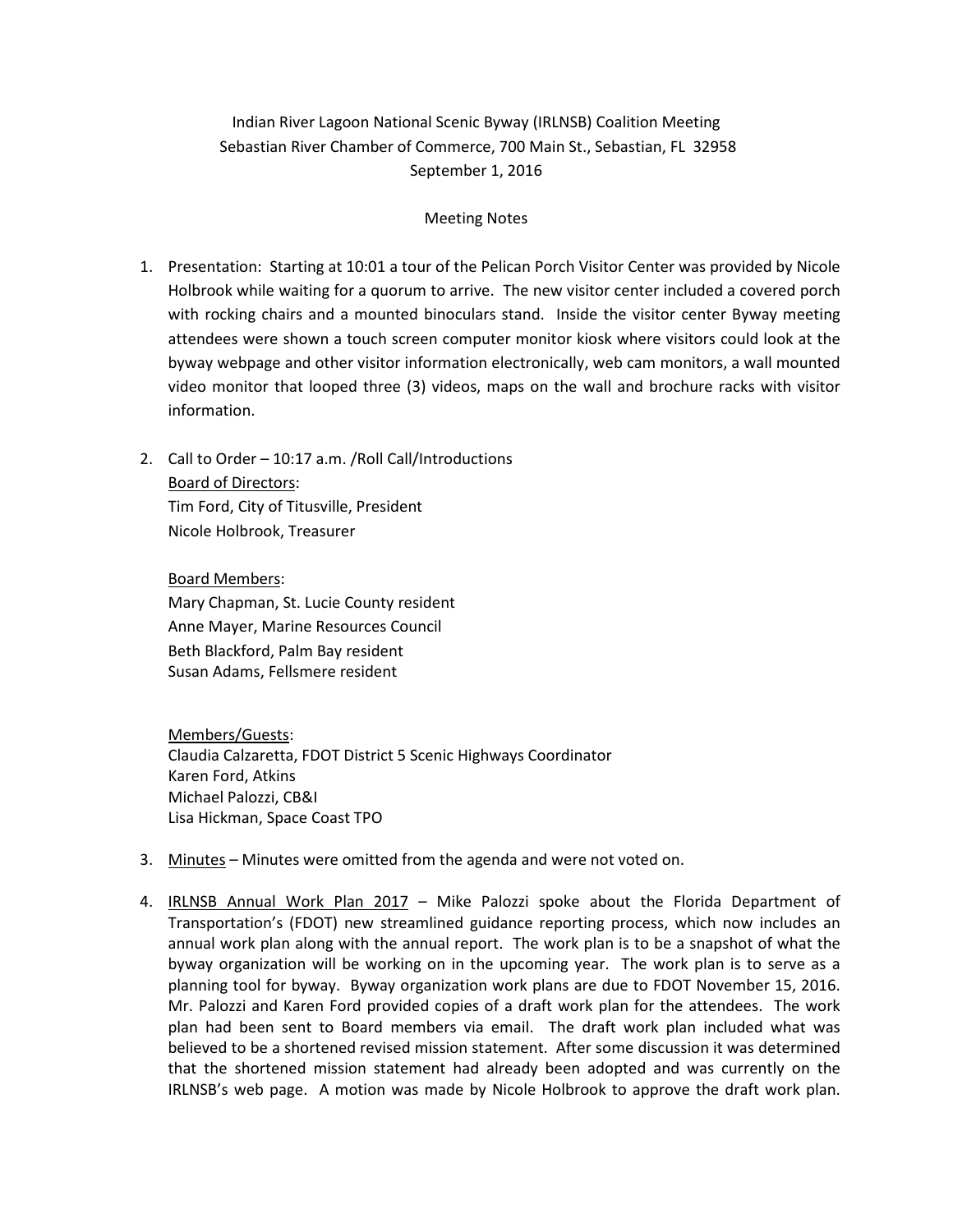Anne Mayer seconded the motion. Board member Beth Blackford questioned some of the objectives in the Corridor Management Plan noted under Goal 1, Protect and Enhance the unique resources along the byway, in the work plan that the Coalition may need to become more political. Tim Ford noted that the Byway Coalition was formed with the caveat that it would not be a political group. Claudia Calzaretta stated that FDOT preferred that the byway organizations not become political and provided reasons. It was also noted that the Coalition's 501(c)3 status required that the organization not become political. The motion was approved unanimously. Mr. Palozzi and Mrs. Ford would provide the document to Tim Ford for his signature. Mr. Ford would then forward the document to the FDOT District 5 office.

- 5. Coalition Meeting Schedule/Guest Speakers Tim Ford announced that Mary Chapman had secured a speaker to talk about "Living Shorelines" for the November 3, 2016 Coalition meeting at the Ted Moorhead Lagoon House Scenic Byway Welcome Center. Six (6) speakers were needed for the odd month meetings in 2017. Possible subjects included geocaching, microbreweries, Segway tours, Cocoa Village, Eau Gallie (EGAD), Greater Titusville Renaissance, etc. Members were asked to think about possible speakers for the 2017 calendar.
- 6. Byway Suntree Rotary Kiosk at Rotary Park, Brevard County Tim Ford informed the attendees that the Suntree Rotary had approved their budget with a donation to fund the installation of a kiosk at Rotary Park at US-1 and Suntree Boulevard. The Rotary wanted a Byway representative to attend one of their meetings where they would present at check to the Byway. Tim Ford said he would attend the future meeting and he would coordinate with the Rotary on the kiosk. Mike Palozzi said that the Byway needed the Rotary to provide literature regarding the Rotary's mission and anything else that could be used to create the graphics for one side of the kiosk. Board member Blackford asked if there were standards for the kiosk. It was noted that the Byway did have standard plans for the kiosk, which were taken from the Black Bear Scenic Byway.
- 7. Byway Map Display at the Ted Moorhead Lagoon House Scenic Byway Welcome Center Tim Ford stated that the existing Scenic Byway map table at the Lagoon House had been dated and faded and needed to be replaced. Mr. Ford asked that the item be added as a project for the Coalition. It was noted that Sailforth Productions provided the Byway wall maps at the Pelican Porch Visitor Center and at the Fellsmere Visitor Center. The approximate cost of the map at the Pelican Porch Visitor Center was \$1,500. Discussion ensued regarding grants and donations to fund a new map. Member Anne Mayer was going to contact Sailforth to determine the cost of providing a map at the Lagoon House.
- 8. Committee Reports
	- a. Website Committee Nicole Capp-Holbrook provided an update on the analytics of the web page. The web page experienced 760 plus visits since the July meeting.
- 9. Report of Officers
	- a. President Tim Ford announced that the organization was re-registered with the Florida Department of Agriculture for Small Charitable Organizations as required by the Solicitation of Contributions Act.
	- b. Vice President No report